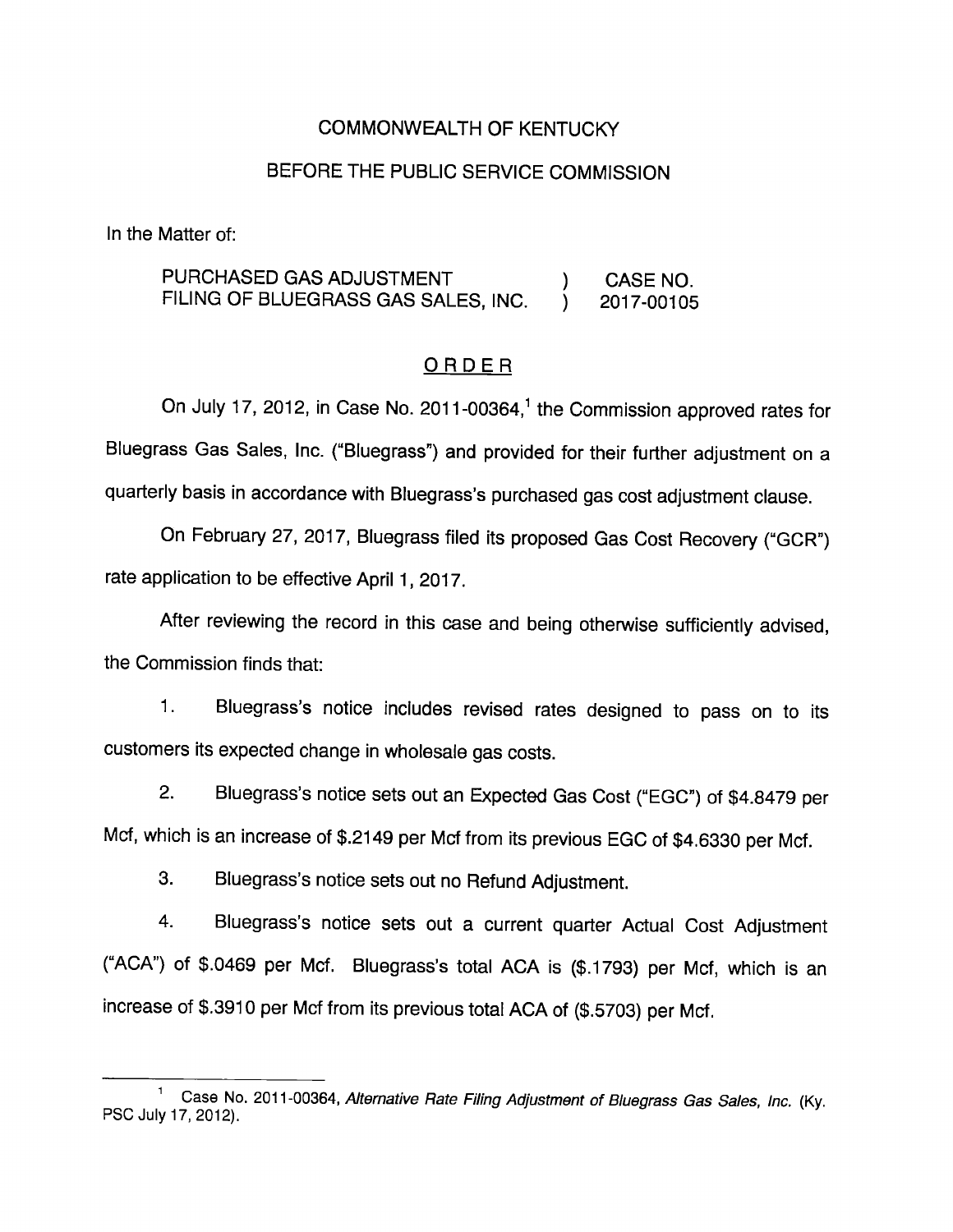5. Bluegrass's notice sets out a current quarter Balance Adjustment ("BA") of (\$.0004) per Met. Bluegrass's total BA Is (\$.0845) per Met, which is an increase of \$.0146 per Mcf from its previous total BA of (\$.0991) per Mcf.

6. Bluegrass's GCR rate is \$4.5841 per Mcf, which is an increase of \$.6205 per Mcf from its previous GCR rate of \$3.9636 per Mcf.

7. The rate as proposed by Bluegrass and set forth in the Appendix to this Order is fair, just, and reasonable and should be approved for service rendered by Bluegrass on and after April 1, 2017.

IT IS THEREFORE ORDERED that:

1. The rate as proposed by Bluegrass and set forth in the Appendix to this Order is approved for service rendered on and after April 1, 2017.

2. Within 20 days of the date of this Order, Bluegrass shall file with this Commission, using the Commission's electronic Tariff Filing System, revised tariff sheets setting out the rate approved herein and reflecting that it was approved pursuant to this Order.

By the Commission



ATTEST:

Executive Director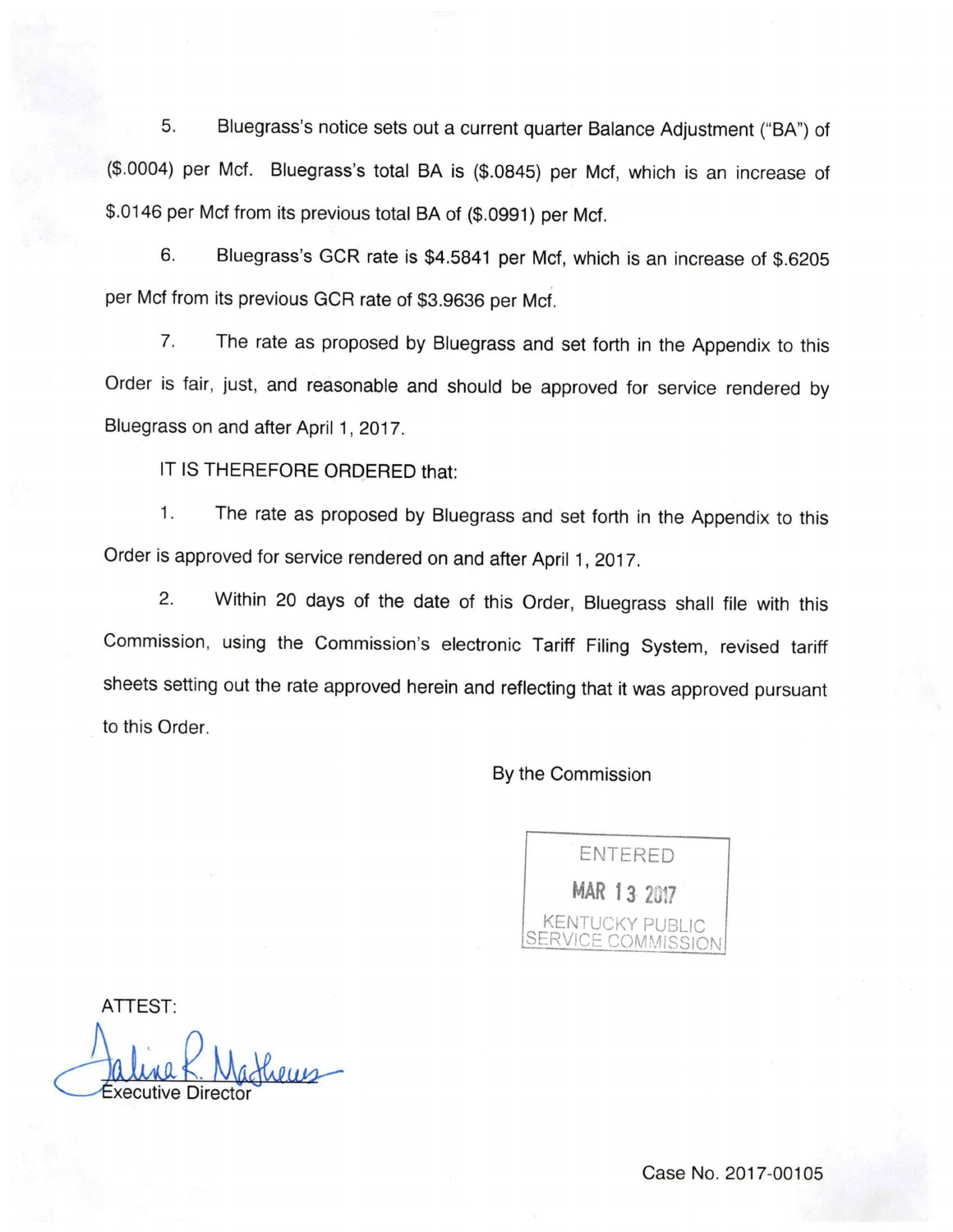### APPENDIX

# APPENDIX TO AN ORDER OF THE KENTUCKY PUBLIC SERVICE COMMISSION IN CASE NO. 2017-00105 DATED MAR 13 2017

The following rates and charges are prescribed for the customers in the area served by Bluegrass Gas Sales, Inc. All other rates and charges not specifically mentioned herein shall remain the same as those in effect under authority of the Commission prior to the effective date of this Order.

|                                   | <b>Base Rate</b>    | <b>Gas Cost</b><br>Recovery<br>Rate | Total    |
|-----------------------------------|---------------------|-------------------------------------|----------|
| <b>Customer Charge</b><br>All Mcf | \$10.00<br>\$5.1416 | \$4.5841                            | \$9.7257 |

 $\overline{\phantom{a}}$